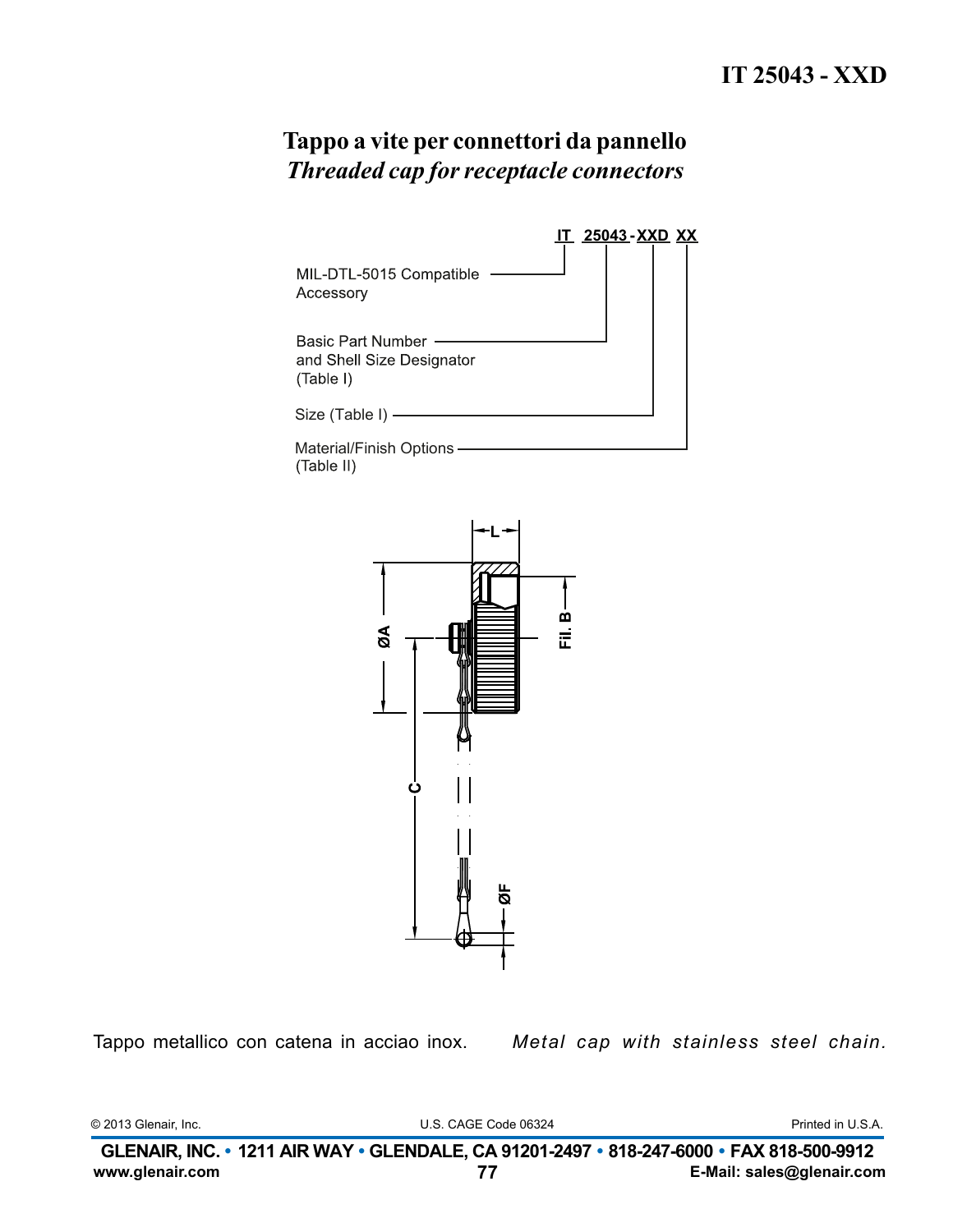| <b>Glenair P /N</b> | <b>Connector size</b> | ØA   | <b>B</b> Thread    | C<br>min. |      | ØF<br>$+0.25$<br>$-0.13$ |
|---------------------|-----------------------|------|--------------------|-----------|------|--------------------------|
| IT 25043 - 10D      | 10S - 10SL            | 20.7 | $0.6250 - 24$ UNEF | 102       | 11.9 | 3.55                     |
| IT 25043 - 12D      | 12 - 12S              | 25.4 | 0.7500 - 20UNEF    | 115       | 11.9 | 3.55                     |
| IT 25043 - 14D      | 14 - 14S              | 28.6 | $0.8750 - 20$ UNEF | 115       | 11.9 | 3.55                     |
| IT 25043 - 16D      | 16 - 16S              | 30.2 | 1.0000 - 20UNEF    | 115       | 11.9 | 3.55                     |
| IT 25043 - 18D      | 18                    | 34.1 | 1.1250 - 18UNEF    | 115       | 11.9 | 3.55                     |
| IT 25043 - 20D      | 20                    | 37.3 | 1.2500 - 18UNEF    | 127       | 11.9 | 3.55                     |
| IT 25043 - 22D      | 22                    | 40.4 | 1.3750 - 18UNEF    | 127       | 11.9 | 3.55                     |
| IT 25043 - 24D      | 24                    | 43.6 | 1.5000 - 18UNEF    | 140       | 11.9 | 4.30                     |
| IT 25043 - 28D      | 28                    | 50.0 | 1.7500 - 18UNS     | 197       | 13.5 | 4.30                     |
| IT 25043 - 32D      | 32                    | 56.3 | 2.0000 - 18UNS     | 197       | 13.5 | 4.80                     |
| IT 25043 - 36D      | 36                    | 62.7 | $2.2500 - 16UN$    | 197       | 13.5 | 4.80                     |
| IT 25043 - 40D      | 40                    | 69.0 | $2.5000 - 16UN$    | 197       | 13.5 | 4.80                     |

### TABLE I: CONNECTOR SIZE AND DIMENSIONS

### **TABLE II**

| <b>ALUMINUM FINISH OPTIONS (*)</b>                       |                                     |  |  |
|----------------------------------------------------------|-------------------------------------|--|--|
| Sym                                                      | <b>Description</b>                  |  |  |
| F <sub>2</sub>                                           | <b>Bright Nickel Plating</b>        |  |  |
| F6                                                       | <b>Black Electrodeposited Paint</b> |  |  |
| F7                                                       | <b>Black Zinc Nickel</b>            |  |  |
| F8                                                       | <b>Olive Drab Zinc Nickel</b>       |  |  |
| Omit for standard version<br>(Cadmium Olive Drab Finish) |                                     |  |  |
| <b>MATERIAL OPTIONS</b>                                  |                                     |  |  |
| <b>FK</b>                                                | <b>Stainless Steel</b>              |  |  |
| MВ                                                       | Marine Bronze                       |  |  |

(\*) For further finish options, please contact the factory.

Tappo metallico con catena in acciao inox.

Metal cap with stainless steel chain.

© 2013 Glenair, Inc.

U.S. CAGE Code 06324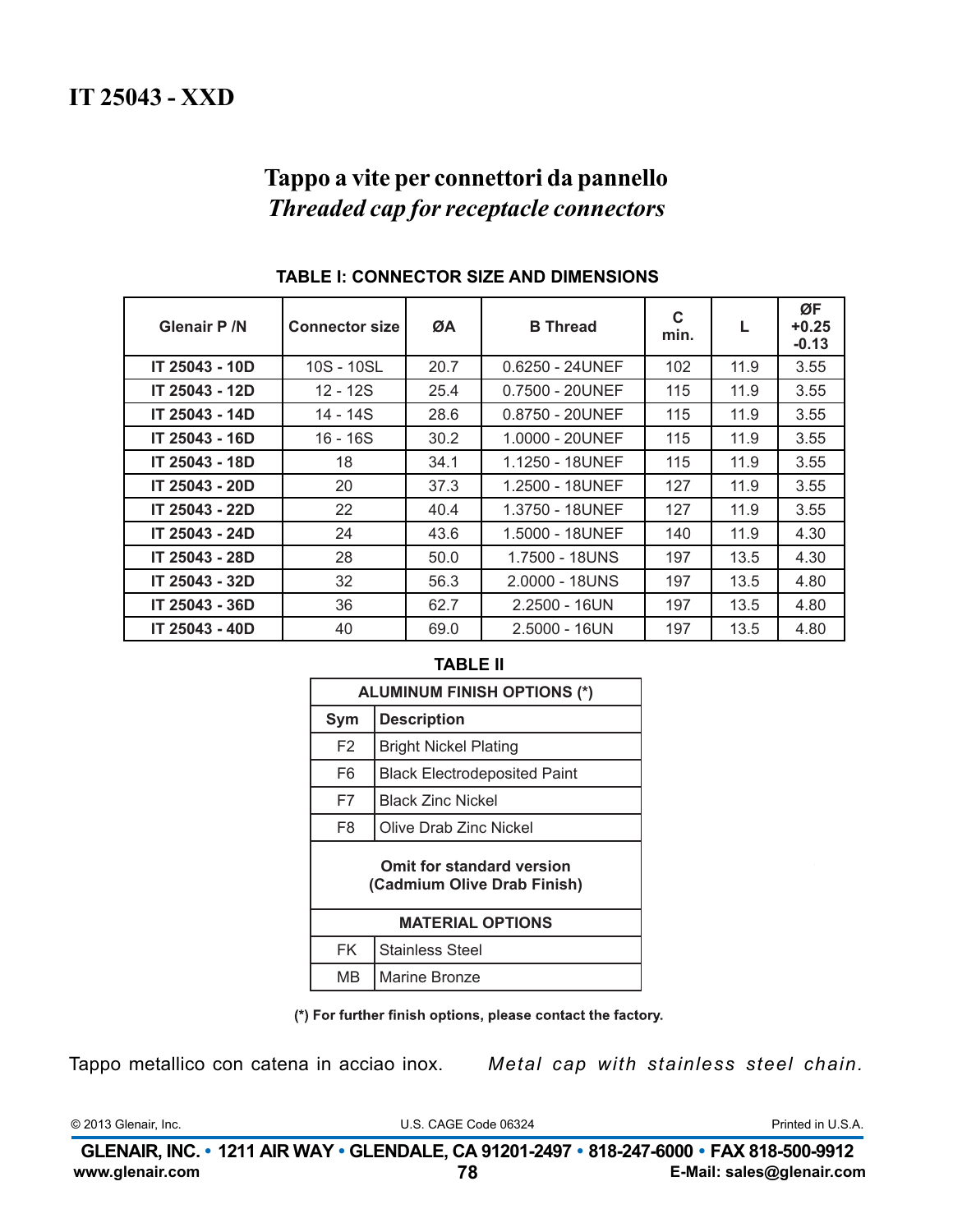

Tappo metallico con fune in acciao inox.

Metal cap with stainless steel wire rope.

© 2013 Glenair, Inc.

U.S. CAGE Code 06324